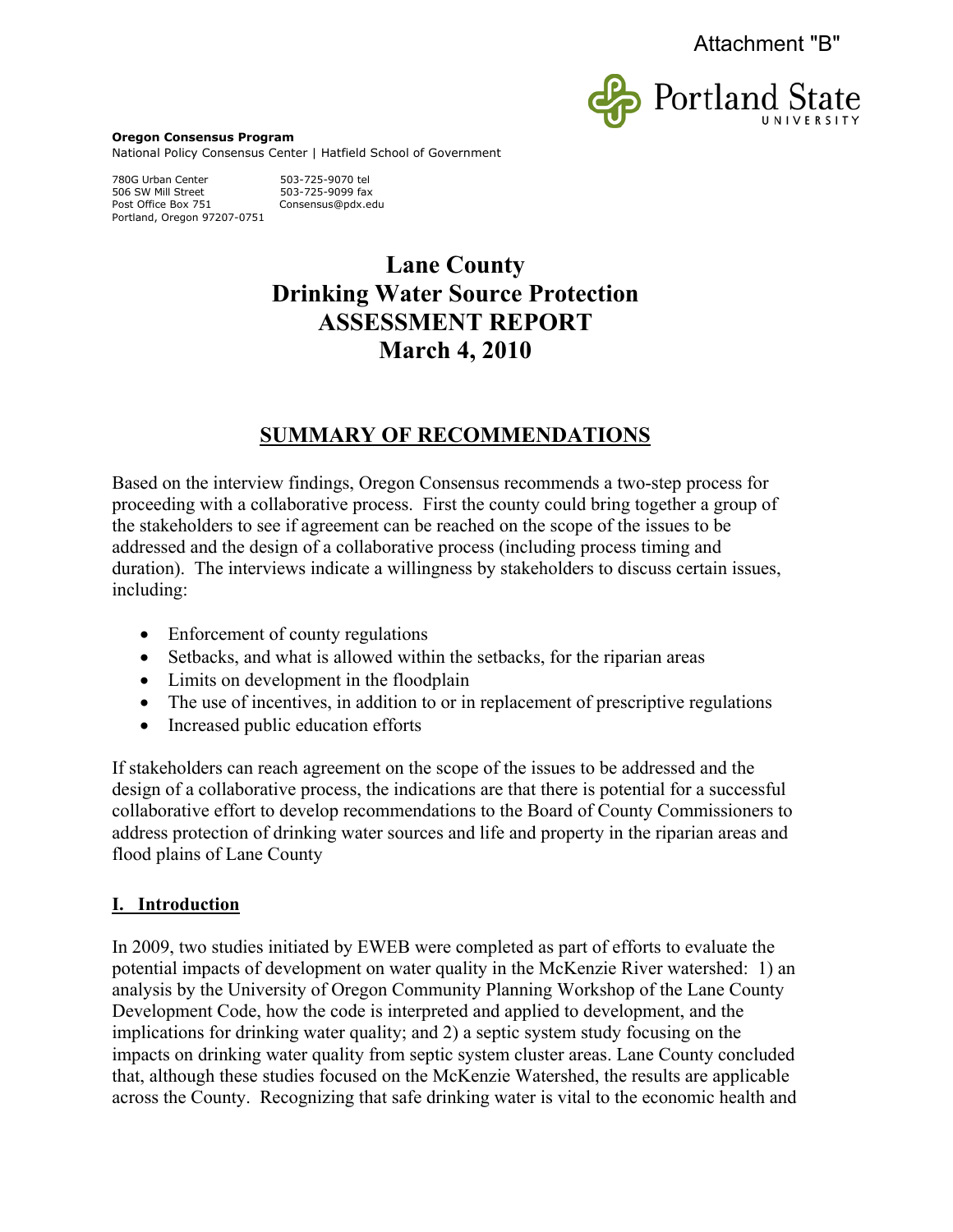livability of Lane County communities, the County Board of Commissioners requested that all potential stakeholders be included in future discussions regarding ordinance changes or other measures to be taken in order to protect drinking water and life and safety in floodplains, riparian areas, channel migration zones, and surface or groundwater source zones.

 In December, 2009, Lane County and EWEB requested assistance from Oregon Consensus (OC) in assessing the potential for convening a collaborative process for reviewing and revising the applicable county ordinances. Oregon Consensus, a program of the National Policy Consensus Center at Portland State University, is Oregon's official program for public policy consensus building. OC provides assessment, consensus building, facilitation, mediation and other collaborative governance services to public entities and their stakeholders throughout Oregon.

The assessment phase is intended to answer the question of *whether* a collaborative process is appropriate or useful, and if the answer to the first question is "yes," answer the question of *how* the interested parties might move forward with such a process. Funds for this assessment were contributed by EWEB.

 As part of the assessment, between January 25 and February 12, 2010, OC interviewed 27 key individuals and agencies to assess their general level of engagement with the relevant issues and to explore potential tools for moving forward. The list of interviewees is included with this report as Attachment A.

This Assessment Report summarizes the issues, concerns, ideas and suggestions explored in the assessment interviews, analyzes that information, and makes recommendations as to the potential for a successful collaborative process and how a collaborative process could be structured and implemented.

OC would like to express its appreciation to all the interviewees who gave willingly of their time to share information and ideas and without whom this report would not be possible.

#### **II. Assessment Process and Approach**

A feasibility assessment is a method to assess and potentially assist stakeholders in organizing and convening a collaborative process. An assessment provides the opportunity for stakeholders to gather information, learn about each other's interests, better understand the varying perspectives on critical issues and concerns, test assumptions regarding the anticipated barriers or obstacles, and begin to develop a range of ideas and suggestions for addressing the identified issues and concerns.

In January, 2010, OC sent background materials to potential interviewees and began scheduling interviews. The background materials consisted of the two studies identified in the introduction of this report. The interview process took place in January and February, with individual, group, phone and in-person interviews.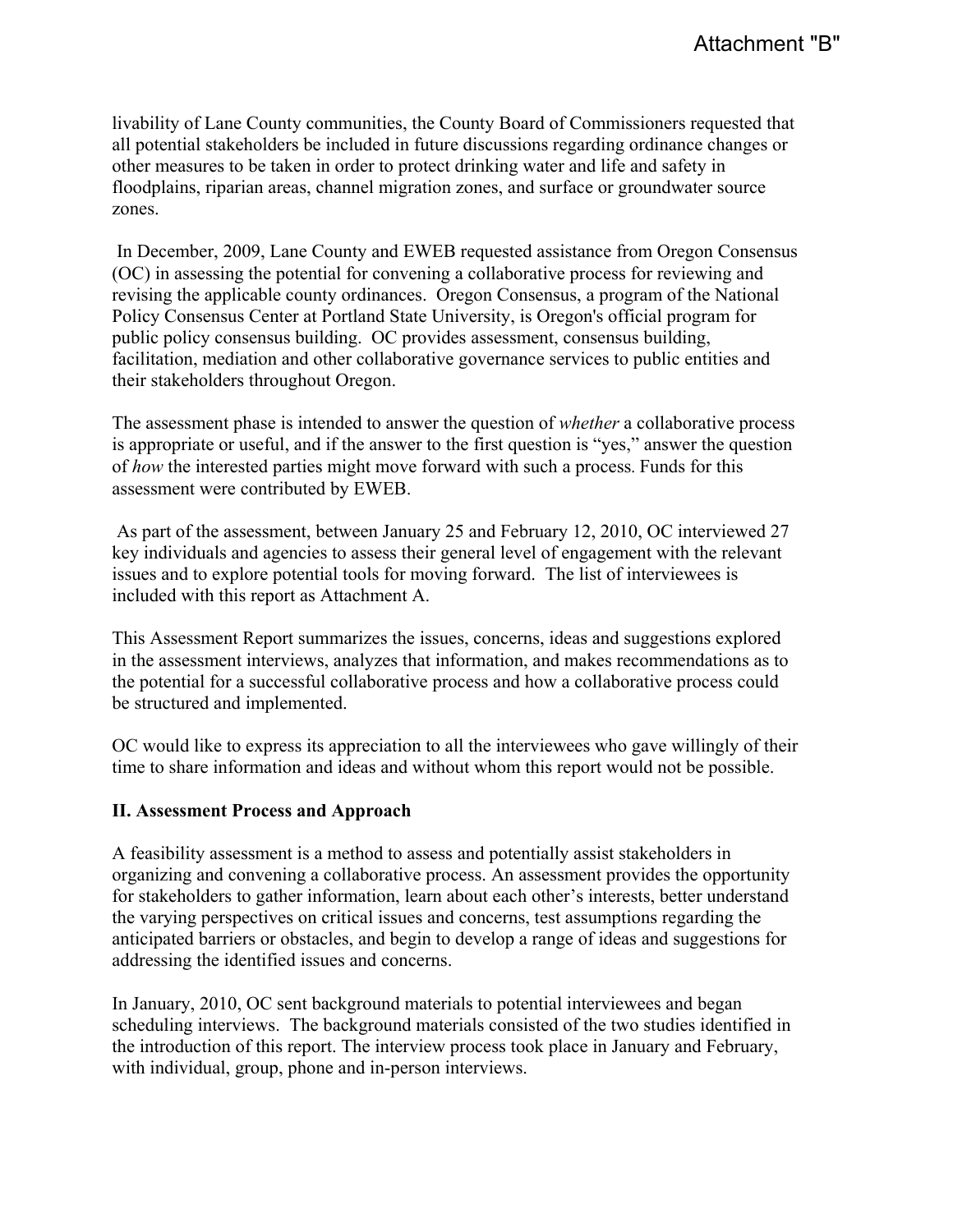OC conducted each interview utilizing the same set of questions to provide for consistency throughout the process. The interview questions have been included in this report as Attachment B.

OC was especially interested in identifying the similarities and differences of opinions on issues, looking for areas of commonality as well as areas of conflicting opinions. The interviewees shared their perspectives on the issues, and their understanding of the challenges and complexity of this subject. Every interviewee was considerate in the time and attention they provided during the interview, their preparedness for the conversation, and their willingness to be forthright, honest, engaged and constructive in their remarks.

Interviews lasted about one hour. Based on interviewee suggestions, a significant number of people were added to the interview list as the process progressed. Due to limited resources and time to complete the assessment, OC was not able to interview every individual or organization that was suggested for an interview.

The interview process produced a significant amount of information, a rich diversity of perspectives, creative, and pragmatic insights, and thoughtful ideas and suggestions. This report represents highlights of the key issues, concerns and ideas offered during the interview process. Because it is a summary it does not include every idea raised during the interviews.

OC is providing this report to, and seeking comments from, all the interviewees both for the value of sharing this information broadly and to ensure there are no significant errors or major omissions. No confidential information has been included in this report, nor are any names attributed to statements made during the interview process.

#### **III. Summary of Assessment Interviews**

Interviewees expressed a wide range of opinions throughout the interview process. Some overarching themes wove their way into the conversations and are summarized here to provide a context for this portion of the assessment report.

Drinking water comes from many sources in Lane County, including major rivers, smaller creeks and streams, lakes, reservoirs, surface seeps, springs and general ground water. Interviewees, with their focus on different sources, also have differing opinions about the current quality of the water which vary from "the best in the world" to "meets minimum standards." All interviewees expressed concern that the quality of the drinking water, no matter what the source, would deteriorate unless further steps are taken now to protect it for the future. Interviewees also recognized the need to regulate development in the floodplains in order to protect the quality of drinking water and the safety of life and property.

It is generally accepted by interviewees that the pressure for more residential development along rivers and lakes will grow with the continuing growth of population in Lane County, and that this pressure has implications for the quality of drinking water and the future of the riparian and flood plain areas.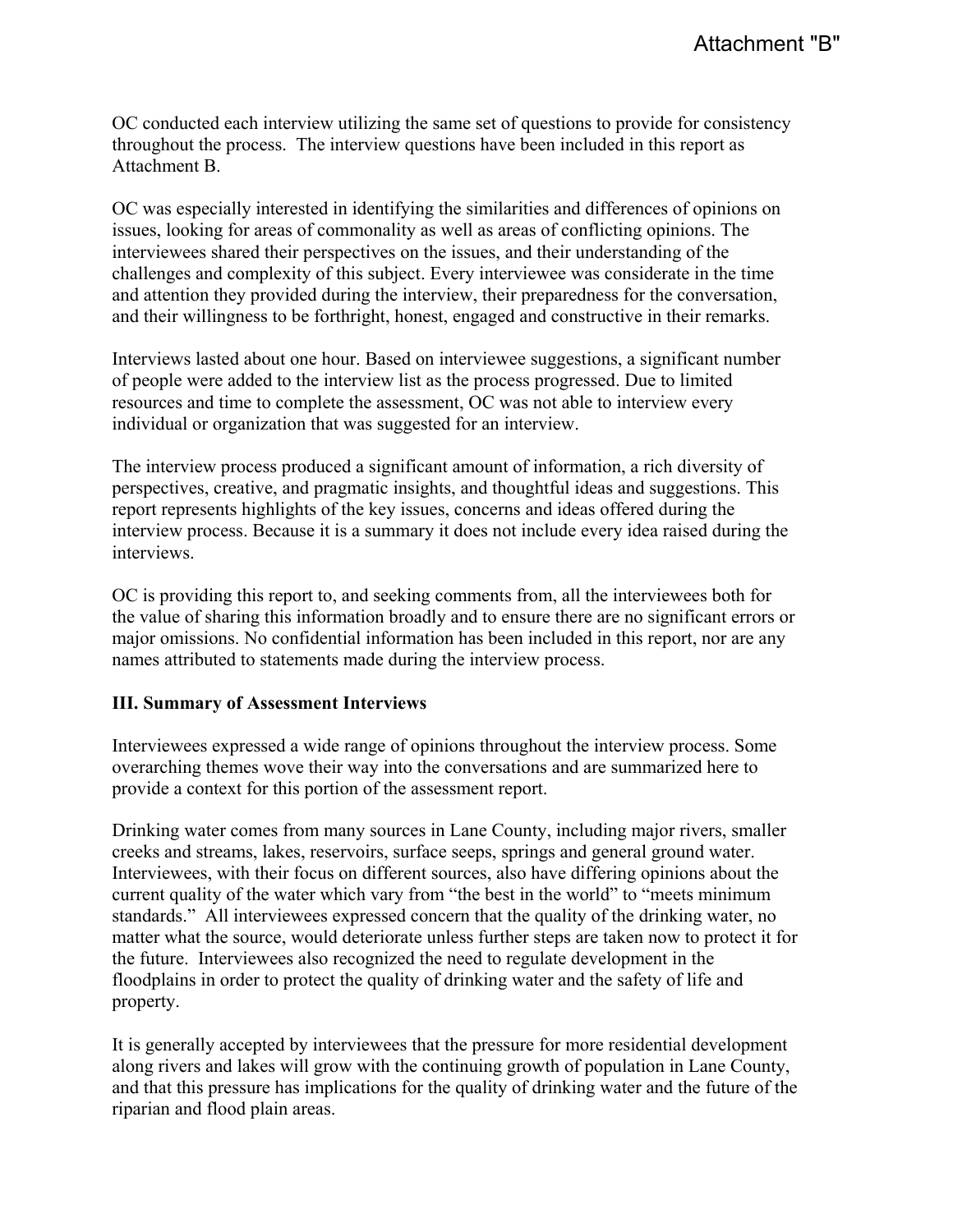All interviewees asserted that current enforcement of the riparian and flood plain regulations by the county is not adequate, and that enforcement needs to be addressed in any review of the riparian and flood plain regulations.

Many expressed a preference for the use of incentives in addition to or as replacement for prescriptive regulations. The need for public education regarding riparian area and flood plain issues was also an often repeated priority.

Interviewees appreciated the County's effort to engage stakeholders in a collaborative process. Many have concerns about the amount of time needed for a collaborative process, and the ability to reach consensus with the wide range of interests and opinions represented by the stakeholders. However, for the most part, interviewees were hopeful that such a process might succeed at producing some recommendations that could be adopted by the County and address some or all of the important issues related to drinking water quality and the protection of life and property in the flood plains.

#### **A. Interviewee Background, Involvement and Interests in drinking water quality, and the safety of life and property in the flood plains.**

OC was fortunate to have the opportunity to interview a diverse, thoughtful, and articulate group of individuals with interests, both personal and professional, in the quality of drinking water, and the safety of life and property in the flood plains in Lane County. Interviewees included people from state and county government; soil and water conservation districts; residential landowners, the building industry, the timber industry, septic systems installers, farmers, public and private water providers; environmental groups; watershed councils, recreational interests, land use consultants, and attorneys. Interviewees brought to the interviews a significant depth and breadth of experience and expertise in relation to the issues.

Interviewees described a variety of interests relating to revisions to the riparian and flood plain ordinances. All reflected an overarching interest, either personal or professional, in protecting the quality of drinking water and the health of the residents of Lane County. Many expressed their personal or professional interest in providing for the safety of persons and property in relation to flood events in the flood plains. Many interviewees also expressed an interest in minimizing the costs of maintaining their businesses, homes and property, and the amount of government interference in their businesses and personal lives. Some interviewees reflected on their interest in protecting their livelihoods or jobs. Some interviewees focused on their interest in protecting private property rights, not increasing the cost of development, and maintaining the availability of land for development. Some interviewees reported the strong interest of many residents in being able to live near and have views of rivers and lakes. Some interviewees expressed an interest in protecting ecosystems and the habitats for fish and wildlife that depend on the rivers, lakes, and watersheds as a whole. Other interviewee's focused on their interest in maintaining recreational boating and fishing opportunities that the rivers provide. Another interest expressed was in the fairness of how county regulations are implemented and enforced.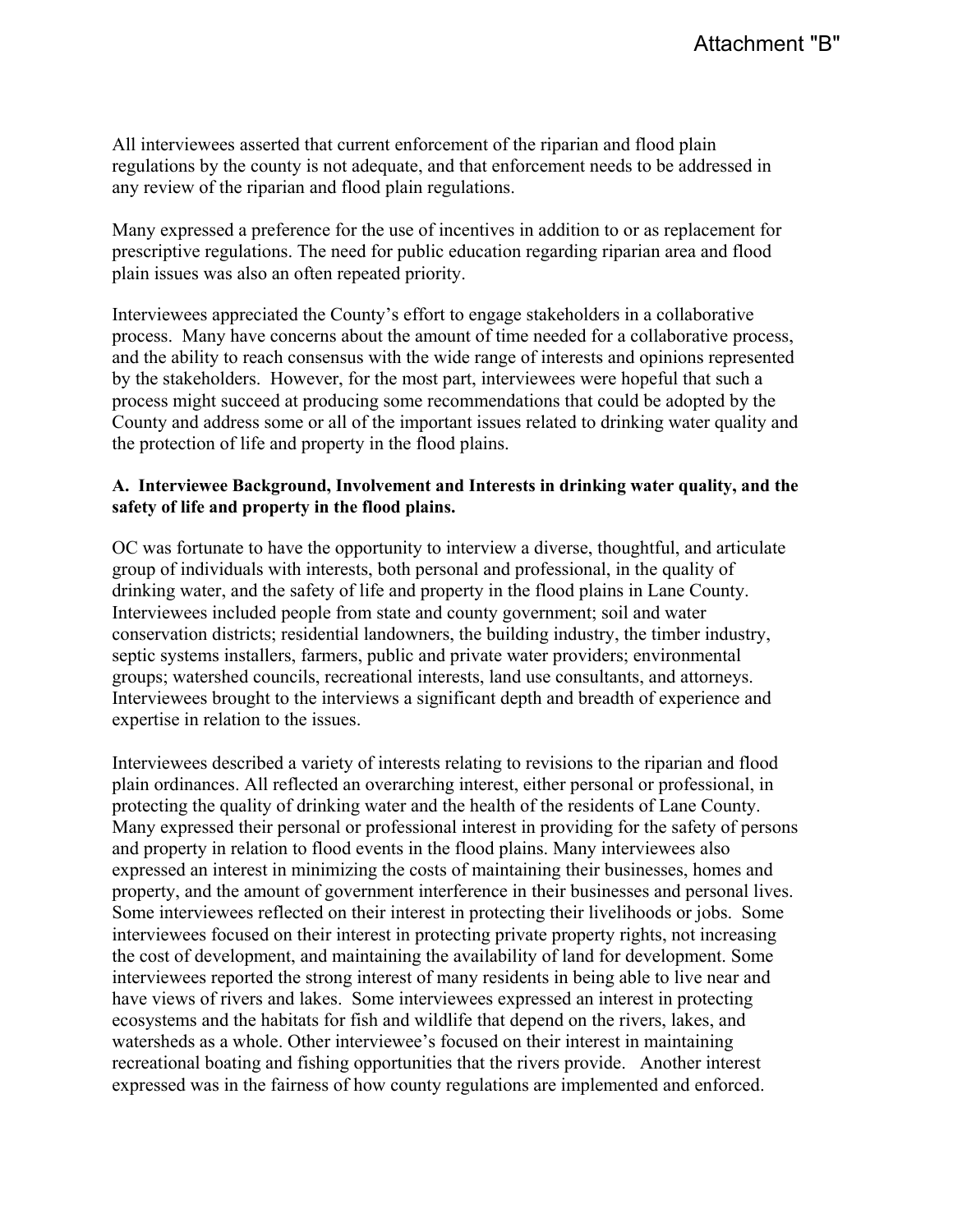#### **B. Major Issues, Concerns, and Challenges in relation to the County ordinances regulating the quality of drinking water and the safety of life and property in the flood plains in Lane County.**

#### **1. Threats to the quality of Lane County drinking water.**

Everyone interviewed acknowledged that there are "impurities" in the Lane County drinking water, whether the source is surface or ground water. The particular "impurities" vary by location and source, and perceptions vary as to the extent to which each impurity constitutes a threat to drinking water. Individuals and groups also vary in what level of concern they have for particular contaminants and sources of problems.

The list of contaminants identified includes (order of the listing does not reflect any order of priority or importance): toxic metals, herbicides, pesticides, fertilizers, bacteria, algae, pharmaceuticals and other chemicals, nitrates and phosphates, arsenic, calcium, sulfur, petroleum products, and sediment.

The sources identified include (again not reflecting any order of importance): surface runoff, septic systems, maintenance of urban lawns and landscaping, storage of chemicals, erosion from removal of riparian vegetation and addition of impervious surfaces, toxic spills, gravel extraction, dams, and forest and agricultural practices.

Interviewees reflected considerable debate about the extent to which future development of residential uses along the rivers and lakes is a significant issue. There is more, though not complete agreement that there are significant negative impacts from existing residential development in riparian areas and flood plains.

#### **2. Septic system issues**

Interviewees agree that septic systems in the riparian areas and flood plains are having or will have negative impacts on the quality of drinking water in Lane County. The views vary as to the extent of the problem and the causes of the problems.

Interviewees identified many drinking water contaminants that come from septic systems including: pharmaceuticals; nitrates, phosphates and other chemicals from detergents, personal care products and human waste; and e-Coli and other bacteria and viruses from human waste. Many interviewees described how these contaminants are discharged directly or indirectly from the septic systems into ground and surface waters that are the source of drinking water. It was pointed out that problems are exacerbated in riparian areas and flood plains because of the permeability of the soils in those areas.

Old and/or inadequate septic systems have been identified by interviewees as a significant source of contaminants, for several reasons. They pointed out that many septic systems were installed before there was any regulation, and that many systems are old and failing. It was also pointed out that it is relatively easy to obtain and install unapproved and inadequate septic systems without permits.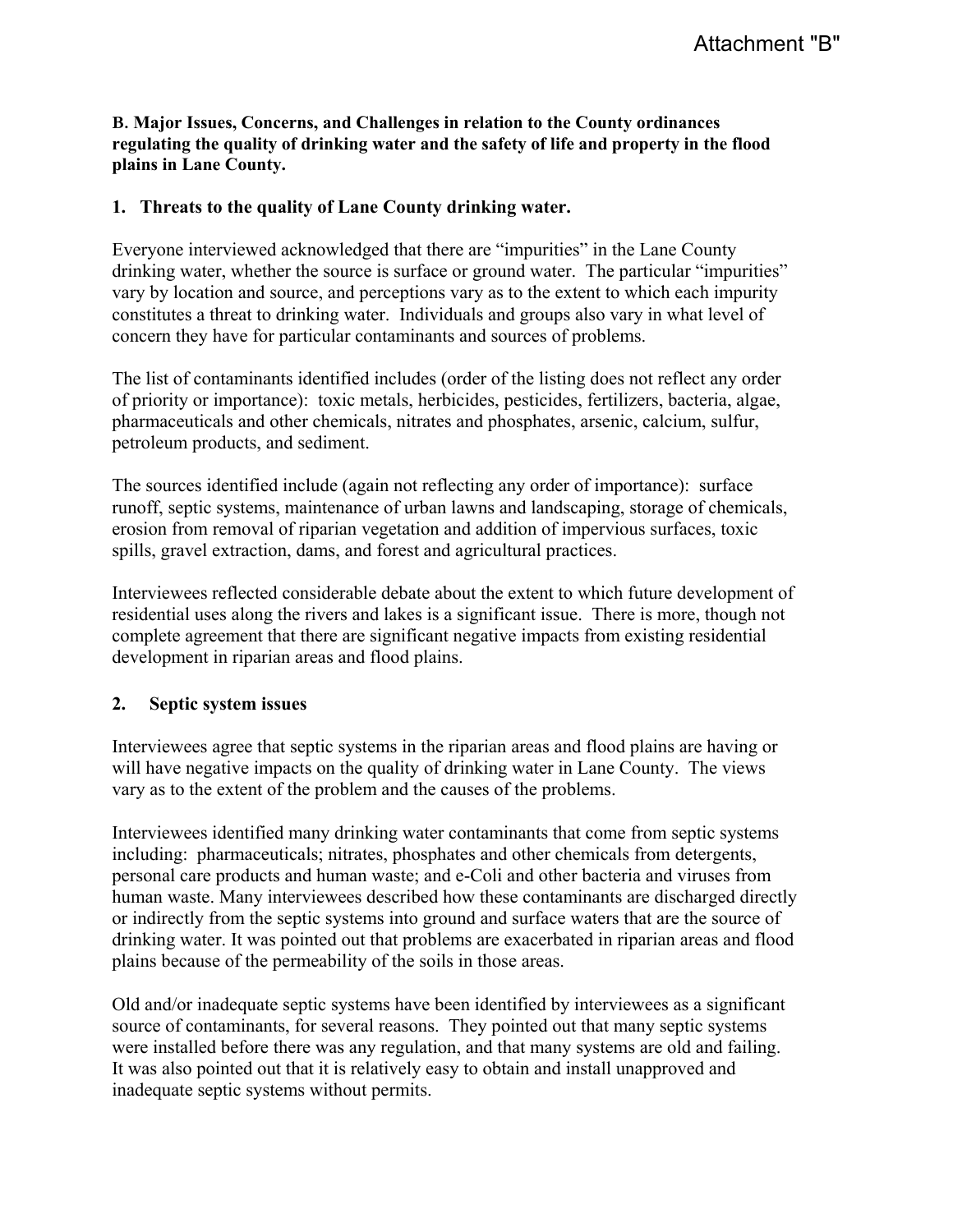There are differing views amongst the interviewees as to whether or not new development presents a problem. Some assert that the threat to drinking water is minimal from future development because modern septic systems and regulations ensure that effluent will be adequately treated and dispersed, and because there is not much more land available for development along waterways. Others point out that new and advanced technology systems cannot treat for pharmaceuticals and other chemicals, and that even new systems fail. Some reported that many homeowners simply do not maintain their septic systems, and the County has no process for monitoring them after the initial permit is issued. Another issue that was often raised is that the current regulations do not require consideration of cumulative impacts, only taking into account impacts on the particular lot where a septic system will be or is installed.

Opinions vary quite widely as to the proper approach to resolve the challenges presented by septic systems. Some believe enforcement, and not new regulations, will solve the problem. Some propose prohibiting, or at least creating special rules to limit new septic systems in riparian areas and flood plains. Others assert that focusing on new development will limit land available for development and increase development costs, while doing little to address the problem, which they believe is created largely by old, inadequate and/or unpermitted systems. Some believe that septic systems are being incorrectly blamed for contamination problems that come from other sources.

Few stakeholders support mandatory septic system inspections. Some asserted that inspections should be imposed on a statewide, rather than local basis, and it was pointed out that DEQ may be asking the legislature at the next legislative session for statewide mandatory inspections at the time of property transfers. Several interviewees believe that homeowners and installers will object to mandatory inspections because of the costs and also simply because it is additional government intrusion.

Incentives, rather than prescriptive requirements, were recommended by many when discussing ways to address the need to repair/replace old or inadequate septic systems. Incentives, such as grants, loans, tax reductions, transferable development rights and conservation easements were identified as a way to reduce objections regarding costs, loss of development rights, and government interference.

#### **3. Perceptions of the existing Lane County riparian regulations.**

Some interviewees find that the current riparian ordinance is unwieldy and/or ineffective in protecting drinking water quality. Others believe that the current riparian regulations are "a good balance" and seem to be working. Those who believe the regulations are working adequately, also agreed that there is room for improvement.

Inadequate enforcement of the regulations was consistently identified as a significant issue, which is discussed in a separate section later in this report.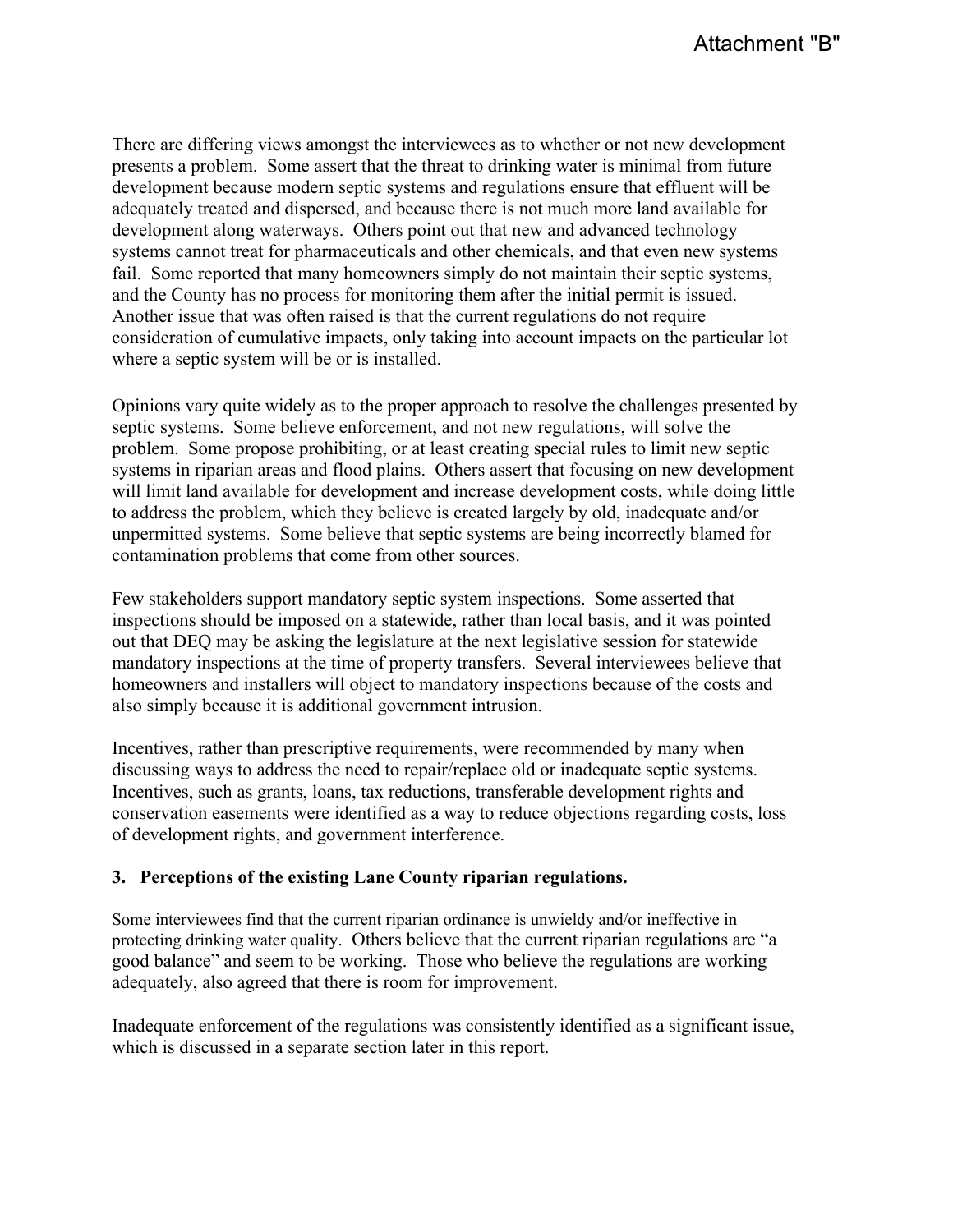There is not a clear understanding by all of the current setbacks and vegetation removal requirements. In addition, interviewees have differing views about whether the existing setback and vegetation removal limitations are adequately protecting the riparian areas. This includes differing views on the effectiveness of the regulations regarding the locations for septic systems and wells within the riparian areas. There is a perception by some that vegetation is still being removed and riprap and revetments are still being added along the river banks on a significant scale. The frequency with which exceptions or variances are granted to the setback regulations was an often cited cause for concern.

#### **4. Potential changes to the riparian regulations.**

Some interviewees believe that no further development or new lots should be allowed in riparian areas. Others asserted that the ordinances should allow development, but ensure that the development is harmless. Some will object to any increase in setbacks or more limits on removal of vegetation. Some interviewees suggested specific distances for setbacks that range from 35 to 200 feet; while others proposed a regulatory strategy which defines the "functions" of a healthy riparian area, and provides for protection of those functions, without imposing any specific setbacks. Some interviewees want any decisions about the regulations to take into account the impact on individual property rights, the amount of available developable land, and the costs to developers and property owners.

Some suggested the adoption of strong disincentives to development, such as higher fees and technical engineering requirements. Another discussed approach is providing positive incentives to not developing, including: transferable development rights, conservation easement programs, or tax exemptions. Some suggested combining incentives with "recommended best practices", rather than imposing mandatory restrictions.

Some pointed out the need to look at individual watersheds and ecosystems, in that one set of criteria will not necessarily work for all areas.

Many interviewees expressed a willingness to review the setbacks and consider the need for changes. However, the opinions regarding the size and manner of measuring setbacks vary widely. It was often pointed out that "blanket" setbacks cannot be established, because the appropriate setback is determined by many factors such as the size of the adjacent water body, slope and soil types.

Some prefer to keep the existing process for approving exceptions/variances, whereas others asserted that there should be a firm riparian zone with no removal of vegetation, or that at least the exceptions should be harder to obtain. Some would require replacement of vegetation in other areas to mitigate for any vegetation removed in riparian setbacks. Some interviewees also expressed interest in finding ways to restore previously lost riparian vegetation.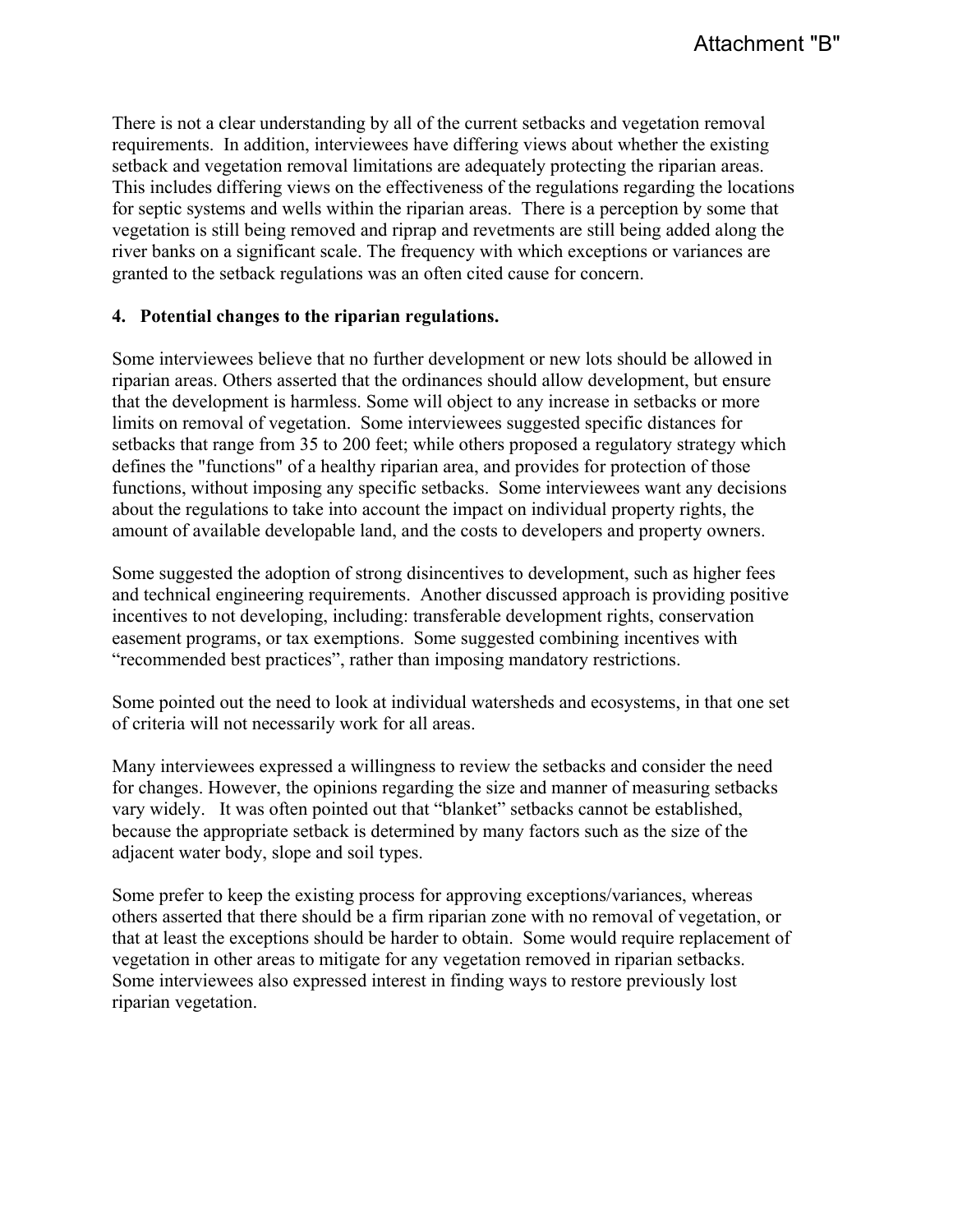#### **5. Identified impacts from development in floodplains.**

Lane County has many rivers, and therefore a considerable amount of land that has been identified as within floodplains. There are differing opinions as to how much land is actually in the floodplains and floodways, based on differing perceptions about the accuracy of the FEMA maps and the appropriate method for determining the boundaries of the floodplains.

Interviewees identified development in both the floodway and floodplain as being at risk for damage to life and property and as presenting risks for the quality of drinking water. The risks are created from flood events that impact persons and property within the floodplains and the quality of drinking water both within and beyond the floodplains. Perceptions of the interviewees vary as to the level of risk that exists for both existing and future development.

The storage of chemicals and hazardous materials is a major cause of concern related to development in the floodplains. During a flood event, these materials end up in the surface and ground water that is the source for drinking water. Septic systems also were identified as a significant cause for concern because of the ease with which discharge gets into surface and ground water in the floodplains.

Interviewees pointed out that development within the flood plain effectively narrows the floodplain, increasing the level of floodwaters. It was also pointed out that because rivers naturally shift their locations, existing development in the flood plain can end up in the active floodway.

Some interviewees pointed out that some of the rivers in Lane County are controlled by dams, so flooding has not been an issue on those rivers for long enough that residents have forgotten the dangers of living in the flood plain. However, those stakeholders also point out that weather changes may bring more flooding even where dams currently protect surrounding flood plains.

#### **6. Perceptions of the existing Lane County floodplain regulations.**

Some of the interviewees find that the existing floodplain regulations work reasonably well in regulating development within the floodplains. Others describe the regulations as inadequate because they believe that new and inappropriate construction is allowed regularly in the floodplain. Those who believe the regulations are inadequate, often pointed out that there are too many exceptions or variances permitted under the current ordinance, so that the intent of the regulation is undermined.

There appears to be differing understandings of what the current regulations permit within the floodplains. Some interviewees distinguished between the floodway and the floodplain, asserting that no development is allowed within the floodways, but development that is one foot above the 100 year floodplain and that does not interfere with the flow of floodwaters can be permitted within the floodplain. However, there are some who report that even the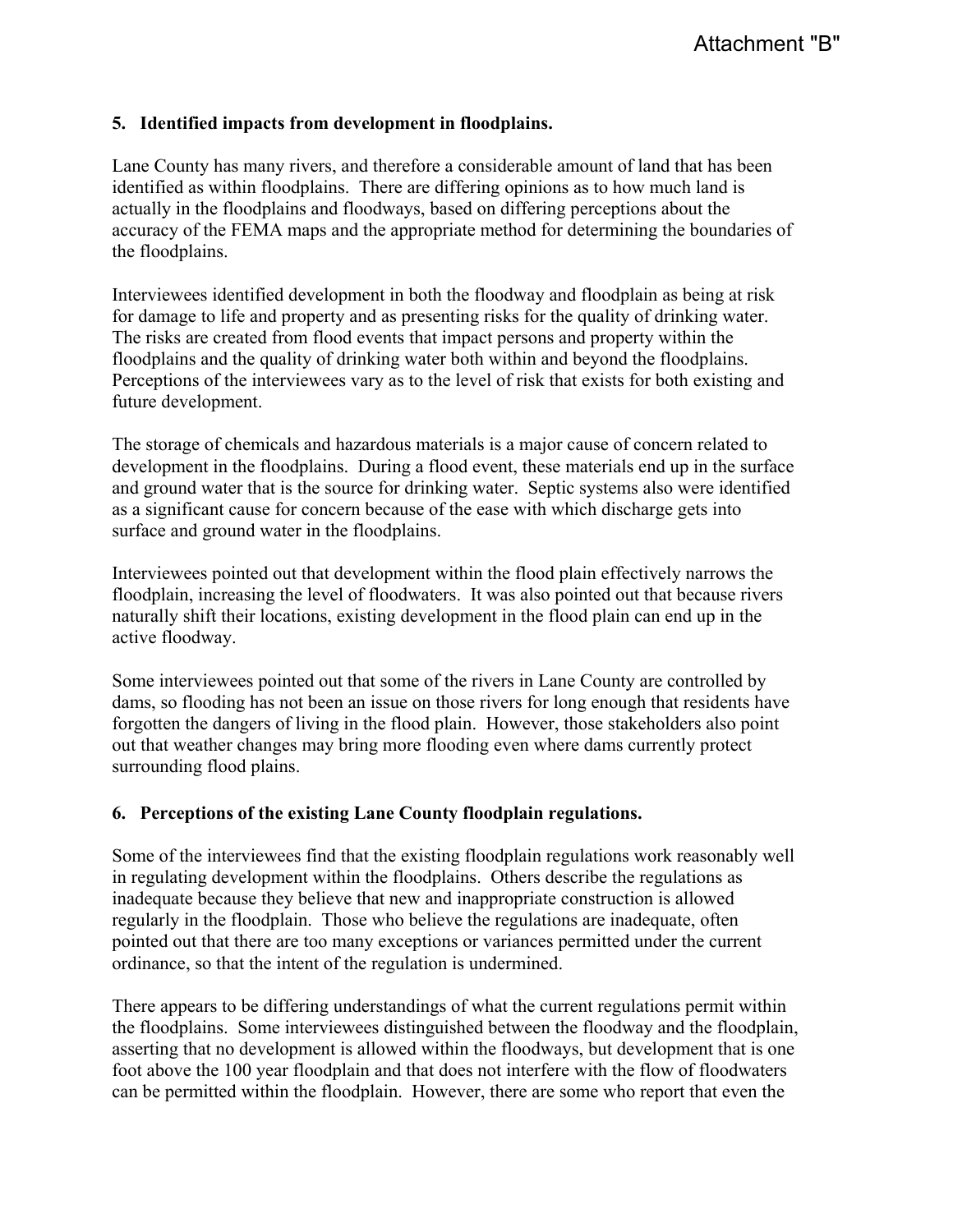floodway can be developed if you have the 'know how". Others who support development in the floodway under certain circumstances, object that the existing regulations raise costs to the extent that development is precluded. Opinions vary to the same extent as to how much development the regulations should allow in the floodways and floodplains.

Another significant concern was that the existing FEMA flood maps are old and outdated. It was asserted that the County must rely on those maps, but that the inaccurate maps result in approval of development that is contrary to the intent of the regulations.

Another often expressed concern was that the existing regulations permit development in the floodplain without taking into account all the potential impacts. This was explained further in that once a permit is granted for development in the floodplain, many additional permits for the addition of rip rap or revetments must later be approved in order to protect the initial development, which further contributes to a hardening of the river channel and increasing flood risk. This was also identified by many interviewees as an issue in the implementation of the riparian regulations.

#### **7. Potential changes to the floodplain regulations.**

The proposals for regulating development in the floodways and floodplains vary with the concerns discussed above regarding the perceptions of the existing regulations. There appears to be a general acceptance of the drinking water quality and life and property safety risks from development within the floodway and floodplain, and agreement that further development should be limited. However, the opinions vary considerably on the extent to which development should be allowed in the floodway and floodplains.

As previously pointed out, there are a group of stakeholders who find the current parameters for getting an exception to be acceptable. A certain number of other stakeholders asserted that the "best practice" to protect life and property would be to have no more development within the floodplains, but acknowledge that some development may need to be allowed to avoid "takings" claims. Some propose simply that it be made more difficult to get an exception than under the current regulations. It has also been proposed that certain kinds of facilities be absolutely prohibited in the floodplain. It was also pointed out that it is important that there be agreement on how to define and measure the floodplain.

The need to look at the cumulative impacts of development was discussed by many interviewees. They believe the regulations should ensure that there is "no net increase" in flood level as a result of any new development, and fill and removal needs to be regulated to this end. Other interviewees believe the existing regulations already accomplish this goal.

Concern about the existing development in the floodways and floodplains was also expressed. Some pointed out that it would be best to remove even the existing houses because of the dangers to the residents and to others, but acknowledged that, realistically, existing development needs to be grandfathered. Some would like the county regulations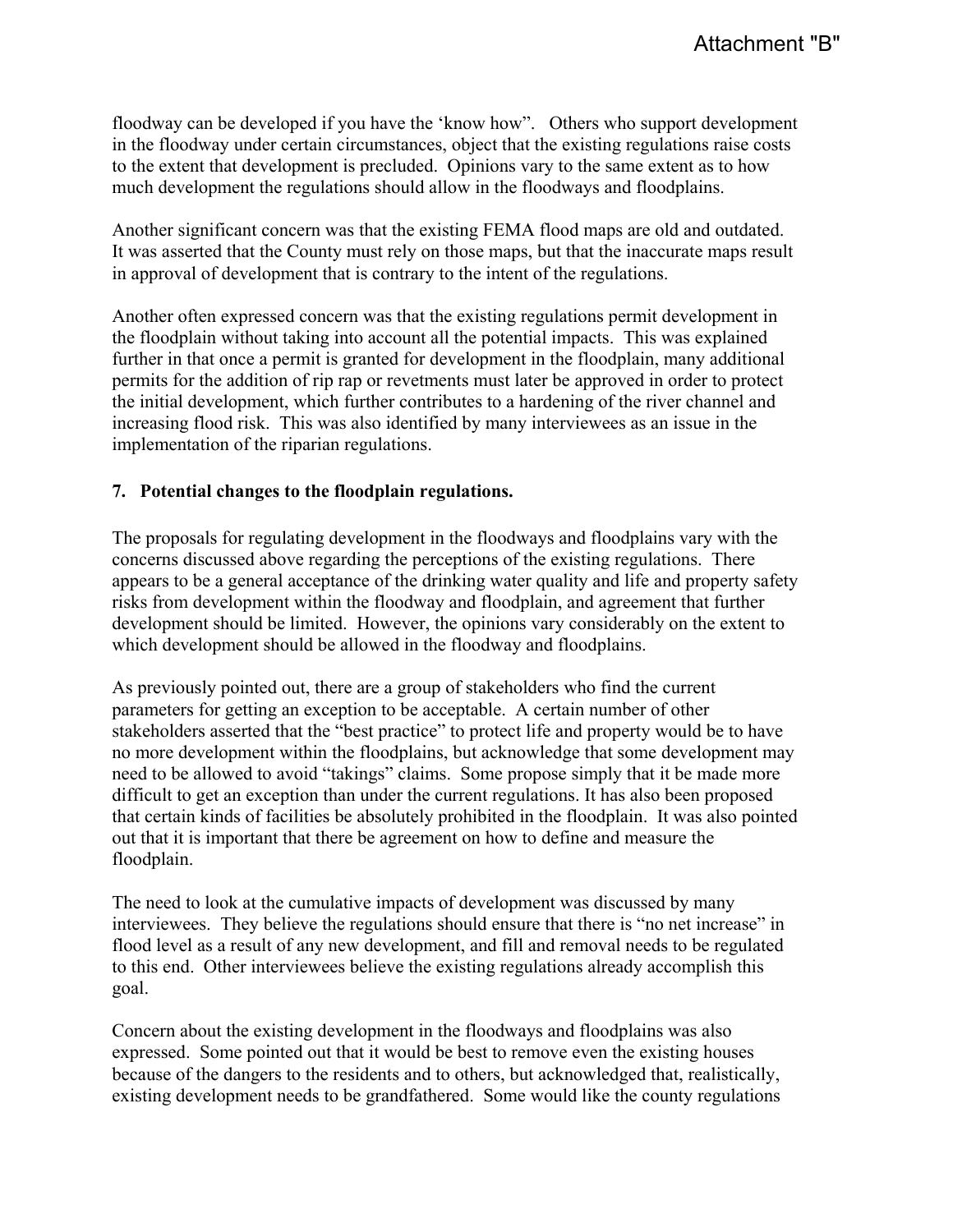to include a threshold of improvements to existing development that would trigger a requirement to bring the development into compliance with current regulations.

### **8. Current Enforcement of County Riparian and Floodplain Regulations.**

There is consensus amongst all interviewees that current enforcement efforts are inadequate. Development done without permits and inappropriately permitted development were identified as having a significant impact in the riparian areas and flood plains. Some expressed the opinion that improving enforcement is more important than, or at least as important as making changes to the substance of the regulations.

 It has been asserted that current enforcement efforts are inconsistent in how, and against whom, the regulations and penalties are applied. Interviewees also reported that the public generally perceives that the County does not have the political will or adequate resources to properly enforce the ordinances. Interviewees reported that many county residents find it easier, faster and/or cheaper to proceed without permits. It is "easier to ask for forgiveness than permission", because they believe they probably won't get caught, and that there will be no significant consequences if they are caught.

Recognizing that the county has limited resources for enforcement, some interviewees suggested that the ordinances should include means of enforcement that require minimal staff or other resources, such as outright prohibitions on development or vegetation removal that are easy to implement and monitor. Another suggestion was that water providers or other entities contribute to enforcement costs, or that volunteers be used to assist in the enforcement efforts.

Interviewees expressed some concerns that implementation and enforcement is hampered because the flood plain and riparian ordinances, as well as the regulations for septic systems, are too complicated and the processes are too costly. They request that any new ordinance provisions be clear and comprehensible, to reduce costs and make implementation and enforcement more consistent and efficient.

#### **9. Non-regulatory options for addressing issues.**

The interview discussions included alternatives to prescriptive regulations for addressing the challenges presented. Some of the suggestions were expressed as alternatives to regulation by ordinance; others were proposed as additions to prescriptive regulations.

Incentives were a recommended approach to improve acceptance of and compliance with regulations, or to reduce the need for regulations. One suggestion included development of "recommended best practices" with incentives for complying, rather than mandatory requirements.

Financial incentives were identified as particularly important for the elderly and others on fixed incomes. Examples include outright grants, low interest loans, or tax reductions to motivate property owners to enhance or maintain riparian vegetation, repair or replace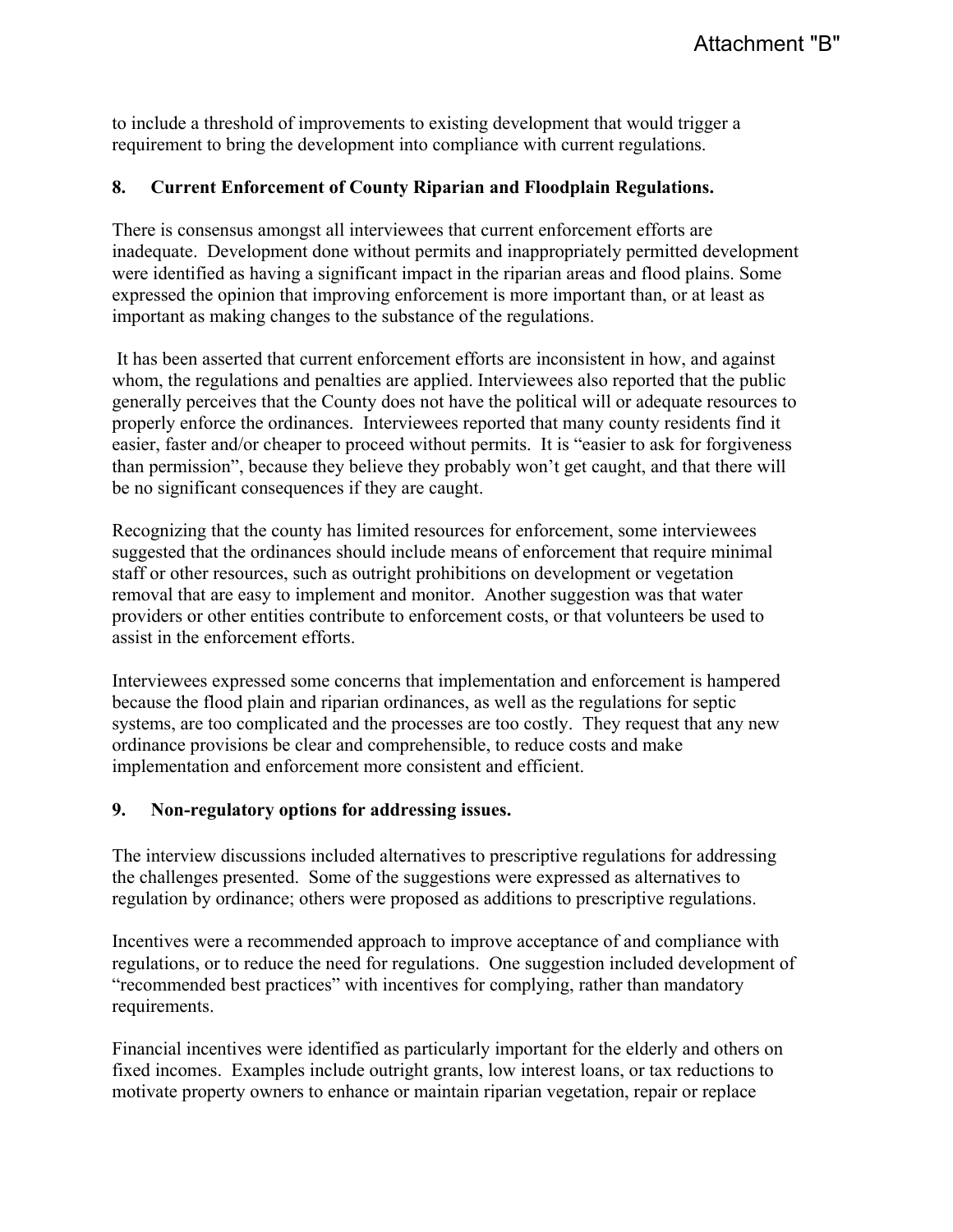inadequate septic systems, or to limit development in certain areas. Transferable development rights and conservation easements were other suggested incentives. Some suggested the County consider buying out or doing land swaps with property owners in the flood plains and riparian areas.

A need for understandable educational materials was identified. Interviewees expressed the value of and need for more education of the public, and the view that many landowners are not familiar with the needs of riparian and floodplain areas, or with the impacts their actions have on those areas. Several interviewees believe that some landowners will voluntarily comply with regulatory and non-regulatory measures to protect the riparian areas or to limit development in the floodplains when they understand the impacts on drinking water and the safety of life and property.

#### **C. Potential Obstacles to Addressing the Identified Issues and Concerns**

#### Substantive Obstacles

*Wide variety of sources of contaminants*. Although interviewees agree that drinking water quality is an issue that needs to be addressed, they identified a wide variety of sources of contaminants, everything from naturally occurring sulfur, to septic systems to gravel removal from river beds. The wide variety of sources of problems could make it difficult to narrow the scope of the collaborative process so that it is manageable, can be completed within an acceptable time period, and can result in solutions that can be adopted by the County.

*Varying opinions on significance of some issues.* There is also a wide variety of opinions as to the seriousness of the impacts of some of the identified problems. This includes a dispute between some interviewees as to whether or not future residential development in riparian areas poses a threat to drinking water quality. A related, but not identical issue, is whether or not the county should regulate installation and maintenance of new septic systems, or just address problems created by old systems.

*Varying opinions on need for amendments.* The interviewees are not in agreement on whether or not there is a real need to change either the riparian or floodplain ordinances. Some of the interviewees believe that improved enforcement would essentially resolve whatever weaknesses have been identified regarding either ordinance. Some interviewees expressed concern that those who do not believe changes are needed do not have strong motivation to fully engage in a collaborative process.

# Legal Obstacles

*Measure 37/Property rights issues*. In light of Ballot Measure 49, there is concern that any new regulations will be subject to claims for compensation for loss of property value. Several interviewees pointed out a need to frame any ordinance amendments as "for the protection of public health and safety" in order for the county to not be subject to claims, and that this may make it difficult to address issues that are typically perceived as " land use" issues.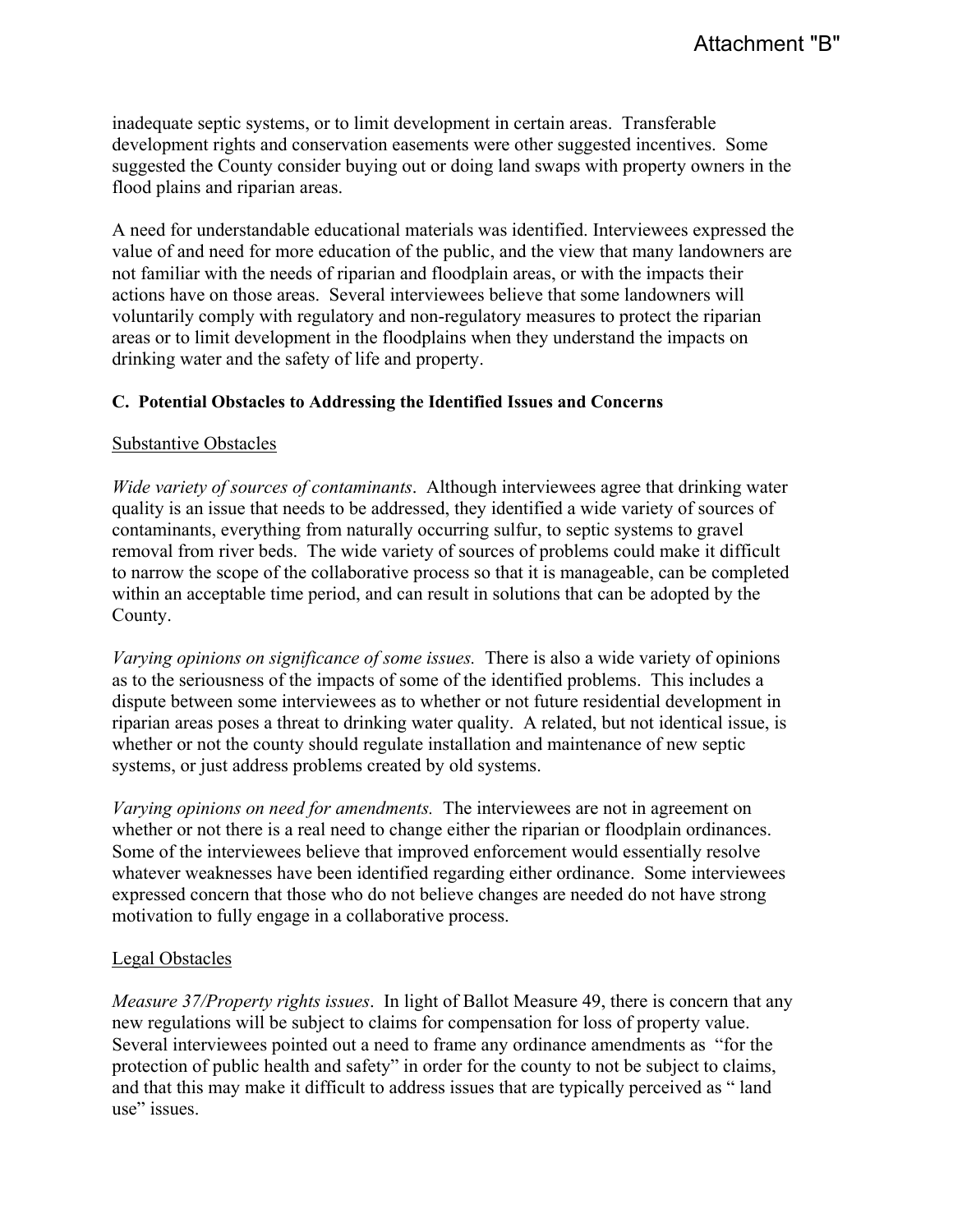*County authority*. Interviewees have pointed out that some of the identified problems are not within the authority of the county to regulate, such as forest practices and dams on the rivers. Others are difficult to regulate through county ordinance, such as the use of chemicals to maintain lawns/landscaping.

#### Process Obstacles

*Timing.* Some interviewees perceive that there is a narrow window of opportunity to pass ordinance changes, and expressed concern that a collaborative process will be too slow. Some of those interviewed also expressed concern that a collaborative process could cause a loss of the momentum that has been created by the recently completed Land Use Decision Analysis. It has also been pointed out that a previous collaborative effort to revise the riparian and floodplain ordinances took a very long time and resulted in an unwieldy, ineffective ordinance that was not adopted by the county.

Some of the interviewees believe that it would be relatively easy to draft an acceptable proposal of amendments, without the need for a potentially lengthy and possibly unsuccessful collaborative process.

*Perceived lack of public support*. Others raised the concern that there is not currently broad public support for changes to the county regulations. Some believe that the heightened awareness of individual property rights in Oregon will make it difficult to develop public support for any proposed amendments. Some interviewees believe that education is needed to get the cooperation of the public, but point out that the education process will take a considerable amount of time. Some interviewees expressed doubt about the ability of the stakeholders to communicate with the general public and build the support that would be needed to prevent public opposition to any proposed amendments.

*Limited time/resources of stakeholders.* Several individuals indicated they would like to participate in a collaborative process, but have limited time and/or resources to commit to it. They agreed that their involvement in the process is contingent upon the process being well organized, productive, narrow focused and short term. Some requested that meetings be held during business hours. Others pointed out that scheduling of meetings needs to take into account those who must travel distances to meetings.

*Scope of the process.* Some also are concerned at how "wide a net" the county intends to cast with the proposed collaborative process. Some issues, such as regulation of the use of pesticides by the timber industry, are perceived by some to be state issues that the County should not attempt to address through local ordinance provisions. Support for the process by some stakeholders will be contingent on the parameters of the issues to be addressed.

*Too many stakeholder interests*. Many interviewees pointed out that it is crucial to include all stakeholders in the process. But some are concerned that if all potential stakeholders are included in the decision-making group, there will be such a diversity of interests that consensus will not be possible.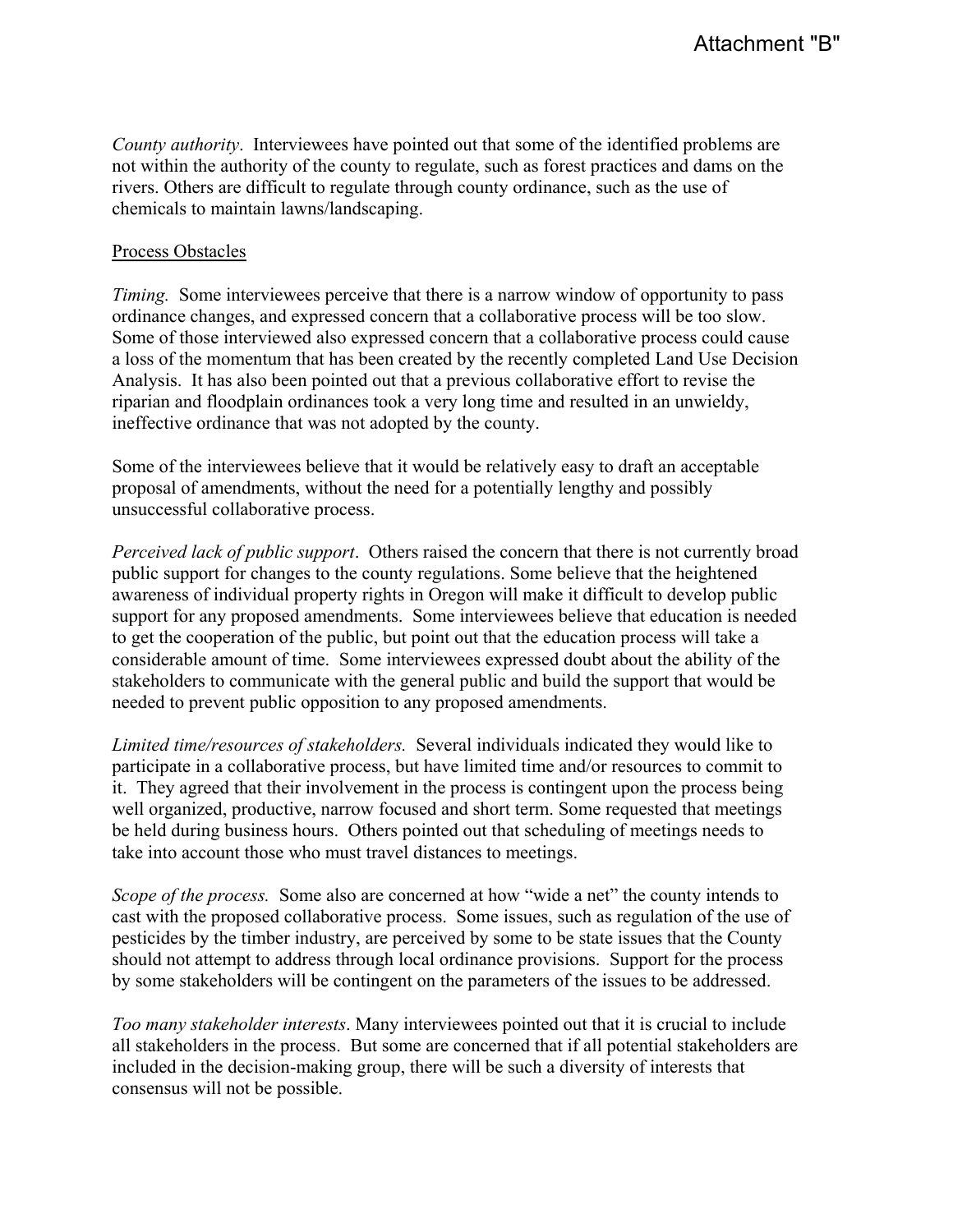*Missing stakeholders.* Several interviewees identified themselves as farmers with property in a flood plain or riparian area in Lane County, and the representative of the Soil and Water Conservation District does in some ways represent farmers. However, none of those interviewed came to the interview process because they were primarily farmers. Some stakeholders believe that it will be important to have strong representation of the farming interests.

Some stakeholders have reported that at the time of previous attempts to rewrite the riparian ordinance, the homeowners on the McKenzie River organized and strongly opposed the changes. Evidently, that homeowners' association has since disbanded, and the interview group does not include anyone who represents that specific interest group.

*Perceptions of polarized opinions*. Some stakeholders believe that certain groups have strongly held interests and opinions that are directly in conflict with others, and that have been so well established through previous experiences, that it will be difficult for them to work together in a collaborative process.

# **C. Information needed for decision-making**

Interviewees generally reported that the background materials provided to interviewees, the July 8,2009 EWEB Memo regarding Recommendations for Onsite Program Changes with attachments, and the Report from the EWEB Source Water Protection Land Use Analysis, provides useful and reliable information. It was pointed out that the data may not be as black and white as some have implied, and the situation on the McKenzie River may be somewhat different than in the county as a whole. But there appears to be agreement that generally the information provided and issues raised regarding impacts on downstream users can be applied to the County as a whole, and will be useful for a decision making process.

Some interviewees pointed out that the existing FEMA maps are old and no longer accurate for determining floodplain locations. However, it was also pointed out that DOGAMI has 'LIDAR' based maps for most, if not all, of the Willamette basin. Many interviewees believe that the other pertinent data and mapping that will be needed are available through the County and LCOG, and the GIS. Some interviewees would like to see the development of more data and research, while others assert that it will take too much time to gather more data, and that the existing data is adequate for making decisions regarding the riparian and flood plain ordinances.

Some interviewees requested information regarding the likelihood of contamination for the various water systems. Others pointed out that this information may be available from DEQ who has source water assessments for almost every water system in Lane County.

Other requested information includes:

• Analysis of the costs to homeowners/developers/public of each proposed regulation or incentive program.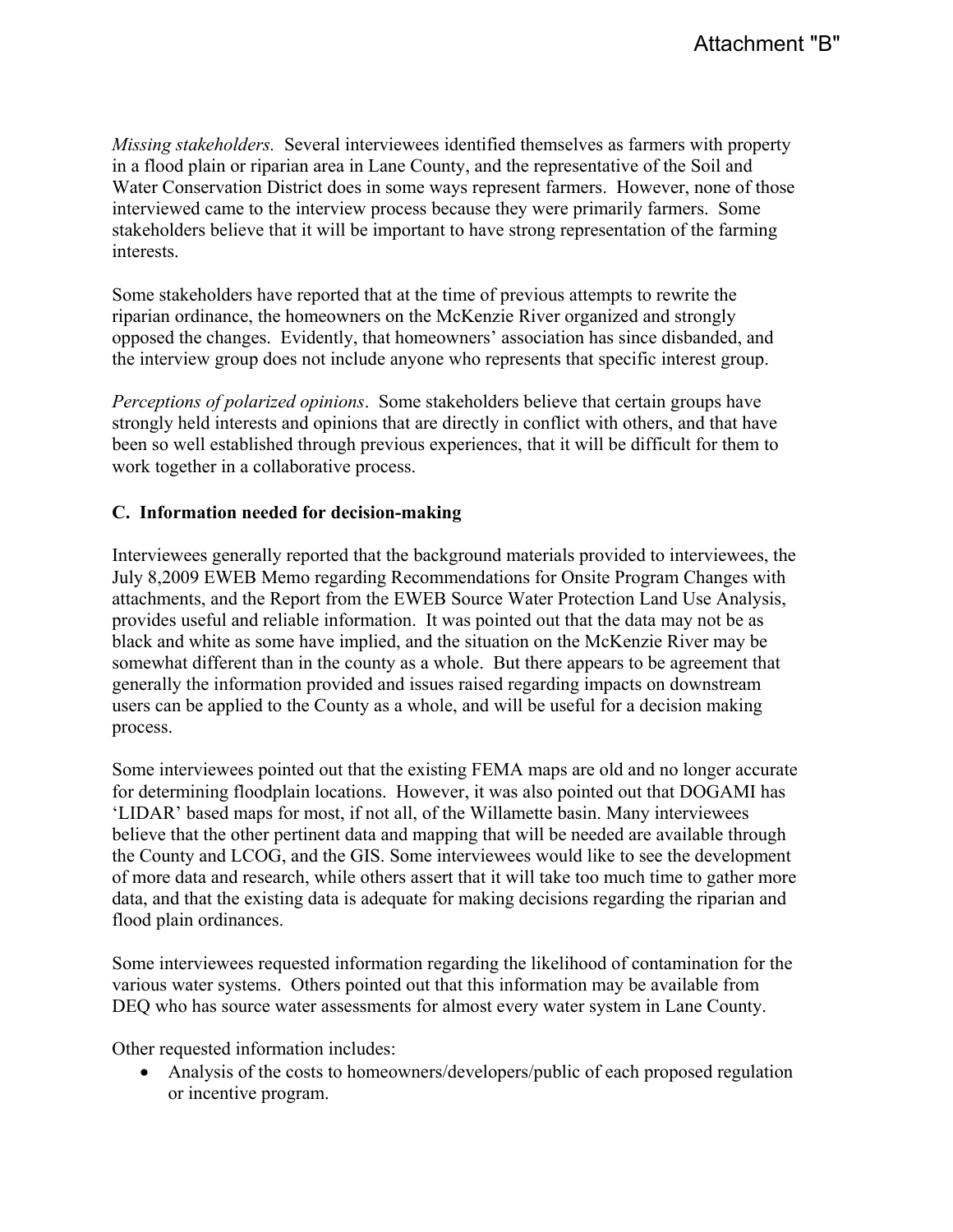- Analysis of the impact of proposed regulations on the amount of land available for development.
- A land values assessment to address claims for loss of value.
- $\bullet$  A legal analysis of what is legally defensible in relation to property rights.

Several interviewees pointed out that there are ordinances from other jurisdictions within and outside Oregon that could be used as models for Lane County, so that this group does not have to "reinvent the wheel." Some suggested that models from Oregon, that have already received LCDC approval would be best. The 2001, Version 1, draft ordinance that was created in an earlier process for revising the county regulations was also identified as a source of good information and ordinance language.

As there appear to be differing understandings of the substance of the current riparian and floodplain ordinances, it would be valuable for a stakeholder group to receive, early in the process, some explanation of the current regulations and the process through which those regulations are implemented.

#### **IV. Process Recommendations**

#### **A. Criteria for assessment**

This analysis and recommendations are provided as a proposal for whether and how to move forward with a collaborative approach. The parties can accept, reject, or modify these process recommendations. Oregon Consensus will work with the parties in making the decisions on whether and/or how to move forward with a collaborative approach.

In assessing whether the Lane County riparian and flood plain issues are amendable to a collaborative resolution, it is important to identify whether the key elements or characteristics are present that are likely to make collaboration productive and successful. A consensus-seeking, agreement-focused process is more likely to succeed if it has the following characteristics:

- Clear Objectives. The parties can agree on the overall objectives for the collaborative process (whether it be an agreement on a course of action, the identification of new options, a joint fact finding on the impacts of various options, joint projects, improved communication about interests and concerns, or another clearly articulated objective.)
- Manageable Issues. The parties can agree on a manageable number of interdependent or related issues. There must also be a sufficiently well developed factual basis on which to hold a meaningful discussion and resolution of the issues.
- Identifiable representative parties. The parties interested in or affected by the outcome of the collaboration are readily identifiable, capable of identifying from among themselves the participants that can adequately represent all affected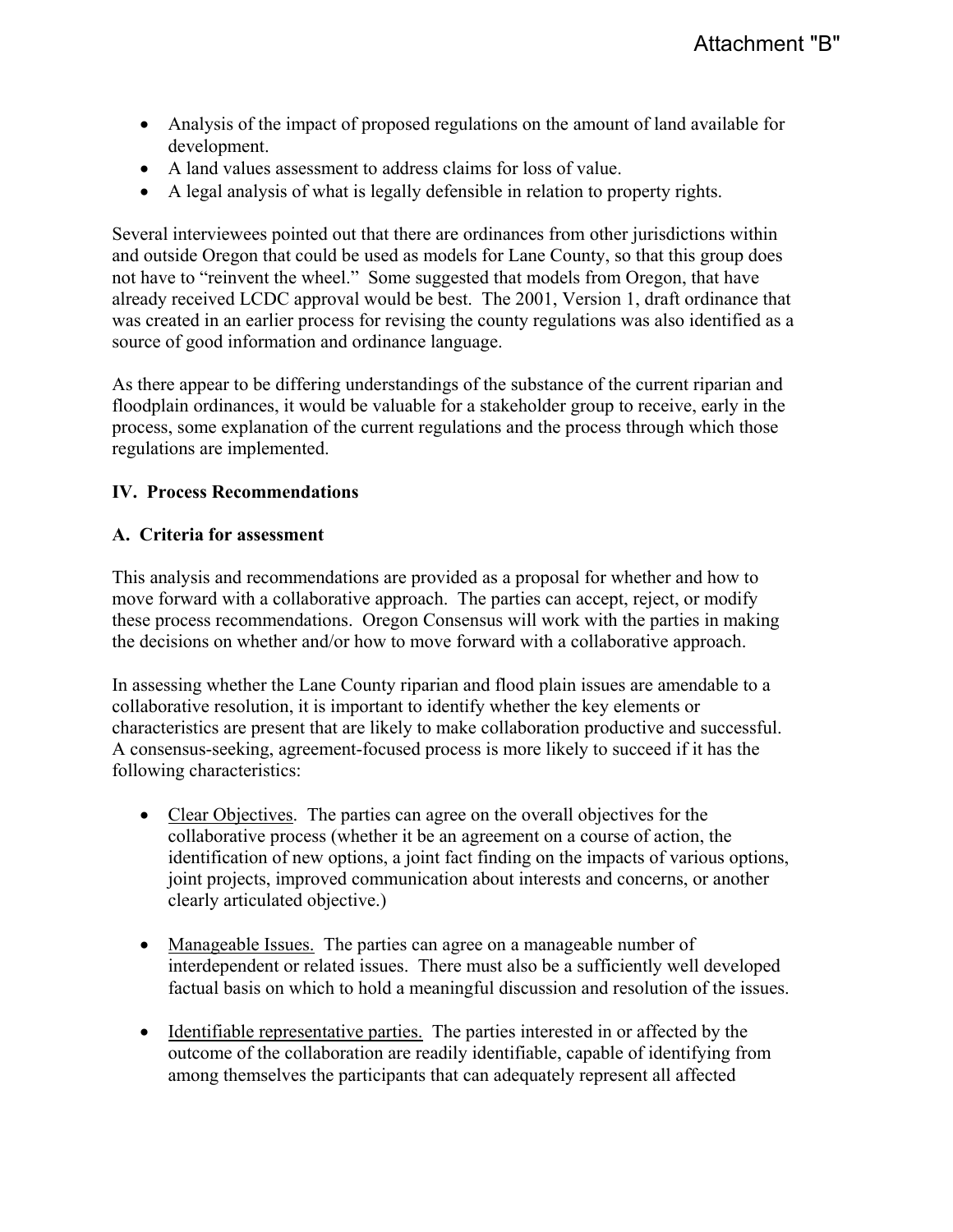interests, and few enough in number to allow for a manageable process. Participants are able to represent and reflect the interests of their constituencies.

- Good Faith Participation. The parties can come to the table with genuine interest in participating in good faith. They feel themselves as likely, if not more likely, to achieve their overall goals using a collaborative approach as they would through whatever alternatives are available to them.
- Adequate Resources and Time. The parties can obtain adequate resources to participate, including technical support and there is adequate time to conduct a meaningful and well designed process.
- Action-Forcing Deadline. There is some sort of legislative, administrative or judicial deadline or opportunity, or some other forcing mechanism requiring a decision within the foreseeable future.
- No Delay. The collaborative effort will not cause unreasonable delay.
- Implementation Mechanism. A mechanism exists to implement a consensus agreement, if one is reached.

OC considered the above elements as it analyzed the assessment interview results and utilized these characteristics to assist in evaluating the feasibility of initiating a proposed collaboration as well as the capacity of the parties to complete the process successfully. It is clear from the information obtained through the interviews that there are challenges to many of these elements. However, the interviewees consistently expressed a willingness to engage in a collaborative process, so OC is making the following recommendations.

#### **B. Recommendations for Proceeding with a Collaborative Process**

In the interviews stakeholders identified a wide range of problems, causes for the problems, and approaches to addressing those problems. An initial task for a stakeholder group will be to reach agreement on the issues that will be addressed by the group in a collaborative process. In determining which issues can and should be addressed, the available time and resources for the process will be significant factors, as will the scope of authority of the County.

*Two-step Process.* The first step would be to bring together a group of stakeholders to accomplish this initial task of identifying the issues that will be addressed, before actually initiating a full collaborative process. This preliminary meeting would allow the group to explore the potential for working together without actually convening a full-fledged process, and could address the concerns many stakeholders expressed about the potential for the group to work together.

There are several essential process elements that stakeholders typically address in the initial stages of a collaborative group process.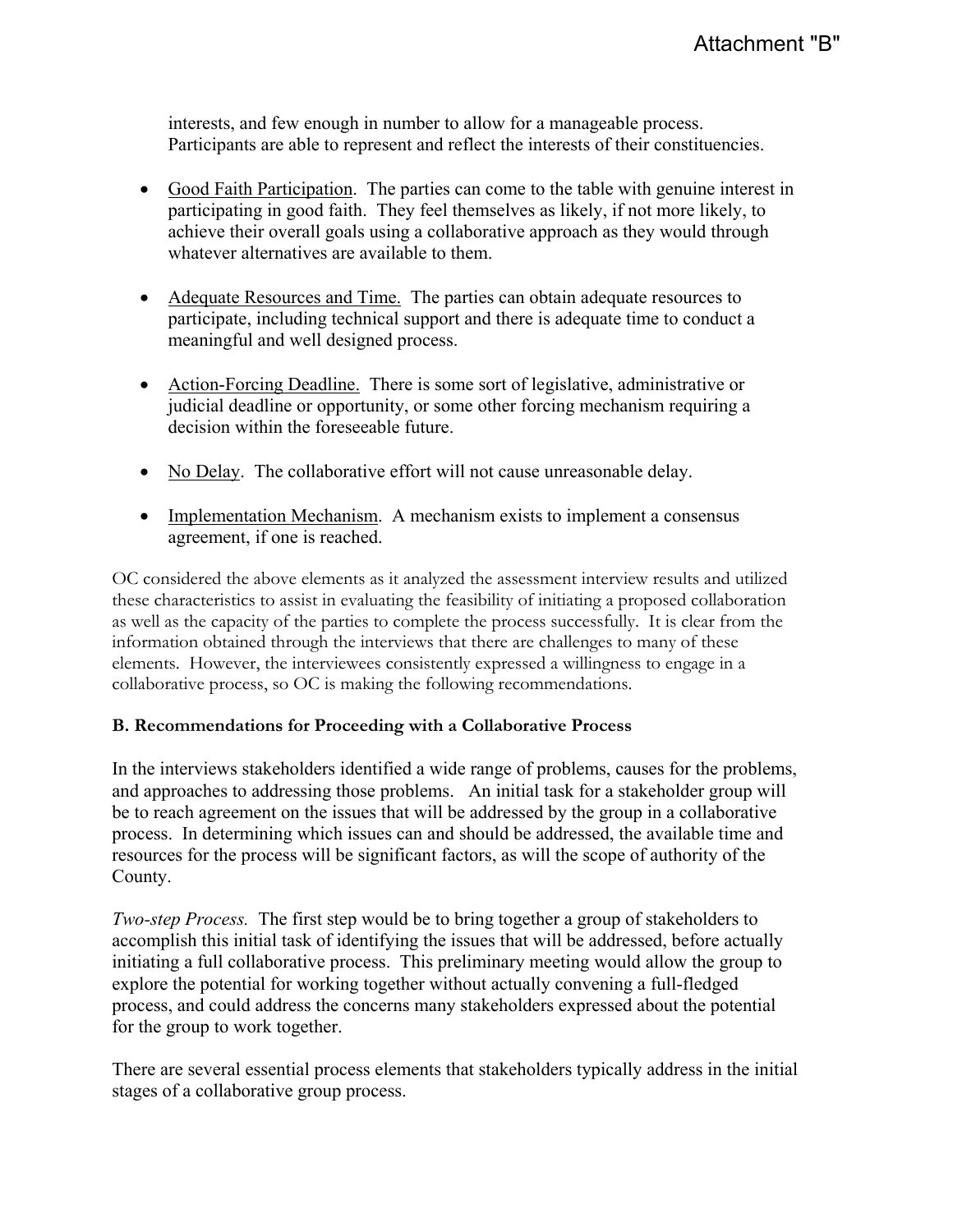Identifying the issues, objectives and outcomes is one of those essential elements, which could be addressed in an initial meeting. At this time, there appears to be a willingness by the stakeholders to discuss certain issues, including:

- $\bullet$  Enforcement of county regulations
- Setbacks, and what is allowed within the setbacks, for the riparian areas
- $\bullet$  Limits on development in the floodplain
- $\bullet$  The use of incentives, in addition to or in replacement of prescriptive regulations
- Increased public education efforts

As enforcement of the county regulations was consistently identified as a significant issue, it will be important that the extent to which enforcement can be reviewed be agreed upon at the beginning of the process.

Other essential process elements that could be addressed at this initial meeting could be:

Establishing process leadership to keep the group functioning in an organized, constructive and productive manner. As Lane County asked OC to assist in the convening of a collaborative process, and the county staff have the capacity to provide the organizational management needed, it is appropriate for the County to act as the convenor for the process. It is not unusual for the convenor to also participate in the collaborative process, so being the convenor will not prevent Lane County from full participation.

Ensuring good faith participation, by making sure that all necessary parties have something to gain by participating in a collaborative process. Some parties identified an attractive alternative to a collaboratively negotiated agreement as a means to accomplish their goals. It will be necessary to craft a process that will offer enough likelihood of meeting or exceeding their goals or expectations to bring then to and keep them at the table.

For some interviewees, the belief that there is a very short timeline for accomplishing their goals is a serious, but not insurmountable barrier to participation in a collaborative process. Some stakeholders interests in maintaining the current regulations or minimizing government involvement in their businesses and lives has some interviewees concerned that those stakeholders will use the process to delay or prevent any changes being adopted. The initial process meeting can help assure stakeholders that a timely process can be developed and ensure that all stakeholders agree to good faith participation with the intent to work for a collective outcome.

OC could provide facilitation services for this first step. Upon completion of this initial step, the facilitator can help the parties decide whether to and how to proceed with convening a full collaborative process.

#### *Who Should Participate?*

In the initial first step, OC recommends that all the interviewees be invited to participate.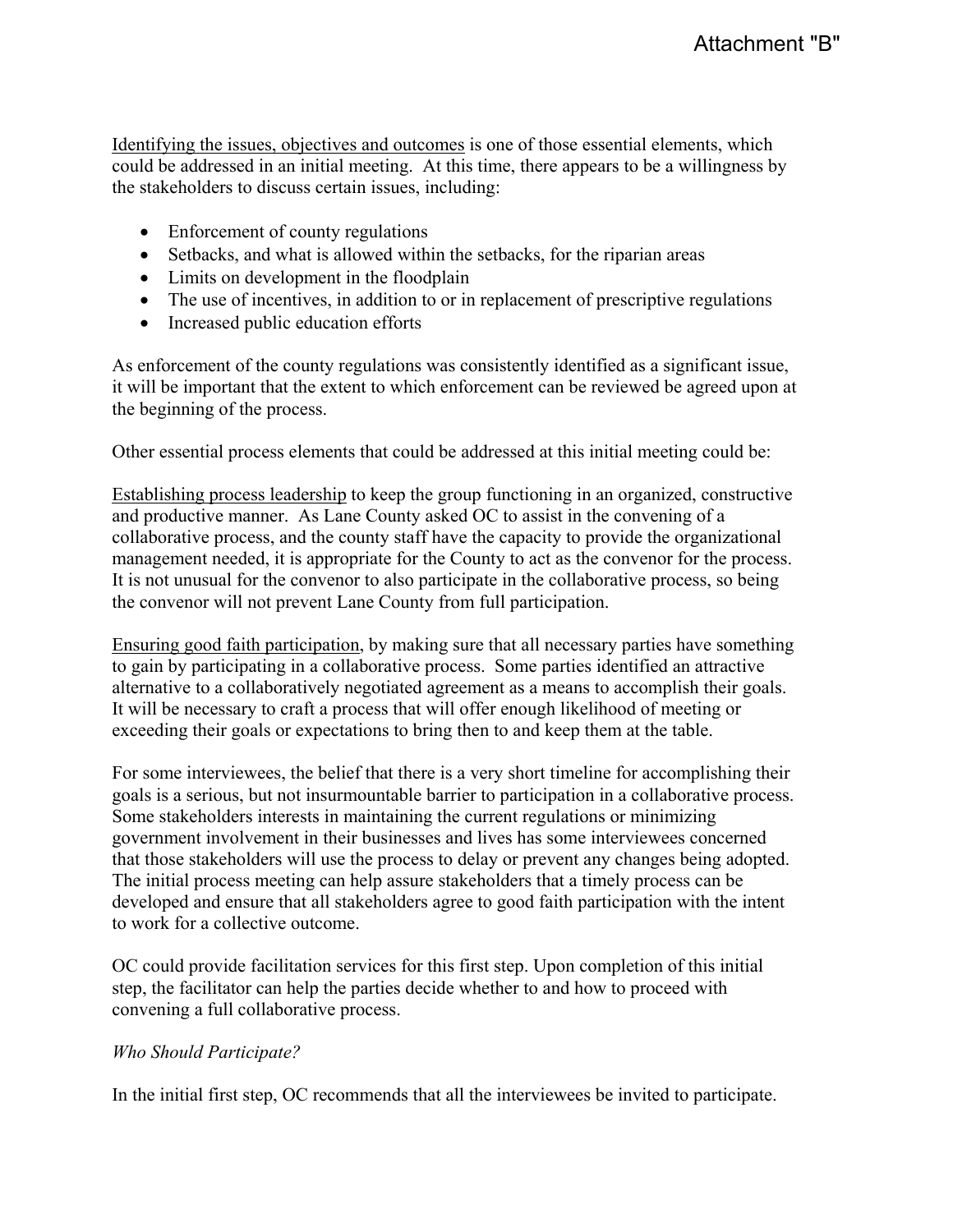In the full collaborative process, the stakeholder group should include at least one representative from each of the interest groups, including relevant state and local government agencies, environmental groups, residential property owners, the development industry, private and public water providers, septic system provider/servicers, recreational interests, watershed councils and farmers. The stakeholder group should also include representatives from the coastal, central and valley portions of the county.

Several of the potential stakeholders who were interviewed indicated that their participation in a collaborative process may be best limited to providing information and/or technical support. If a full collaborative process is convened, the stakeholders may want to create a technical support/advisory group from these stakeholders, and others who are willing and able to support the process.

Some of the interviewees prefer not to take positions on proposed county regulations. They do want to be kept informed of the process, and are willing to provide technical assistance, and to help educate the public during and after completion of the process.

Some interviewees indicated that they do not have an interest in or stake in the outcome of the proposed collaborative process as long as the issues are limited to changes to the riparian and flood plain ordinances, and any riparian setback regulations are no more limiting than those imposed by the Forest Practices Act.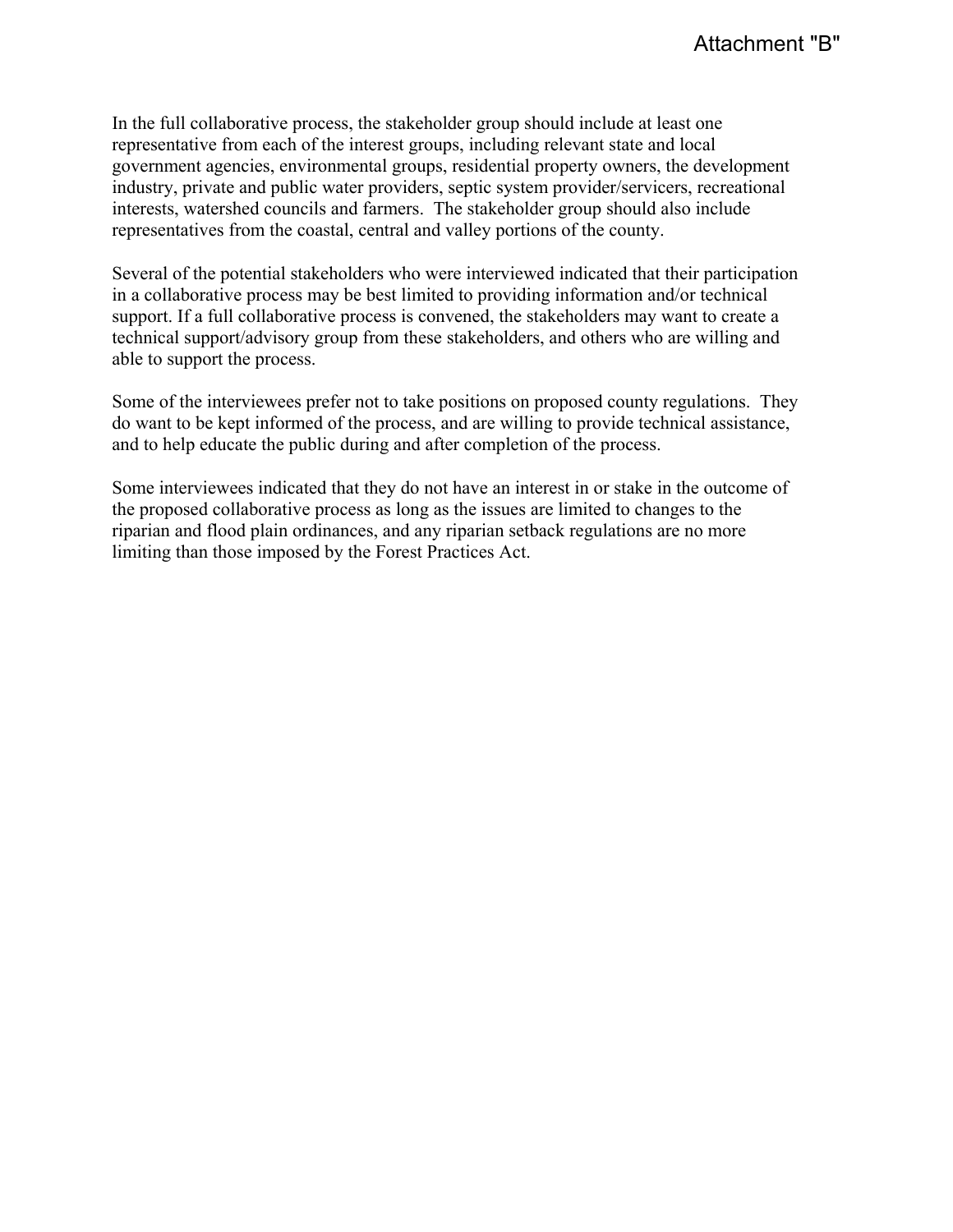Attachment A Lane County Assessment Report

# ASSESSMENT INTERVIEWEES

- Middle Fork Willamette Watershed Council, Eve Montanaro, Executive Director
- Coast Fork Willamette Watershed Council, Pam Reber, Executive Director:
- Mckenzie Watershed Council, Larry Six, Executive Director,
- Siuslaw Watershed Council, Liz Vollmer-Buhl, Executive Director:
- Soil & Water Conservation District, Upper Willamette, Paul Reed, Director
- Oregon Department of Environmental Quality, Randy Trox, Onsite Program Coordinator
- City of Cottage Grove, Amanda Ferguson, Planner
- Oregon Department of Human Services, Tom Pattee, and Shawn Stevenson, Drinking Water Program
- Cottage Grove Department of Public Works, Jan Wellman, Director
- Lane County Department of Public Works, George Ehlers, Environmental Health Specialist
- Territorial Land Company, Inc., Jim Belknap, Principal Broker
- Lane County Home Builders Association, Laura Potter, Director of Government **Affairs**
- Lanfear Consulting, Thom Lanfear, Planning Consultant
- Law Office of Bill Kloos, PC., Bill Kloos, Attorney
- Springfield Utility Board
	- o Chuck Davis, Water Quality Manager
	- o Amy E. Chinitz, Water Quality Protection Coordinator
	- o Doug Keeler, Water Engineering Operations Manager
- South Coast Water District & Oregon Water Services, Dan Reitz
- McKenzie River Trust, Joe Moll, Executive Director
- Land Watch, Lane County, Robert Emmons, President
- Nena Lovinger, Fall Creek, OR
- Giustina Land & Timber Co., Cary Hart, Chief Forester
- Tom Bowerman, Lane County, OR
- George Grier ,Springfield, OR
- Wesley Voth, Mapleton, OR
- Caddis Fly Angling Shop, Chris Daughters
- McKenzie River Guides, Dana Burwell
- Leisure Excavating, L.L.C., Gary Rose